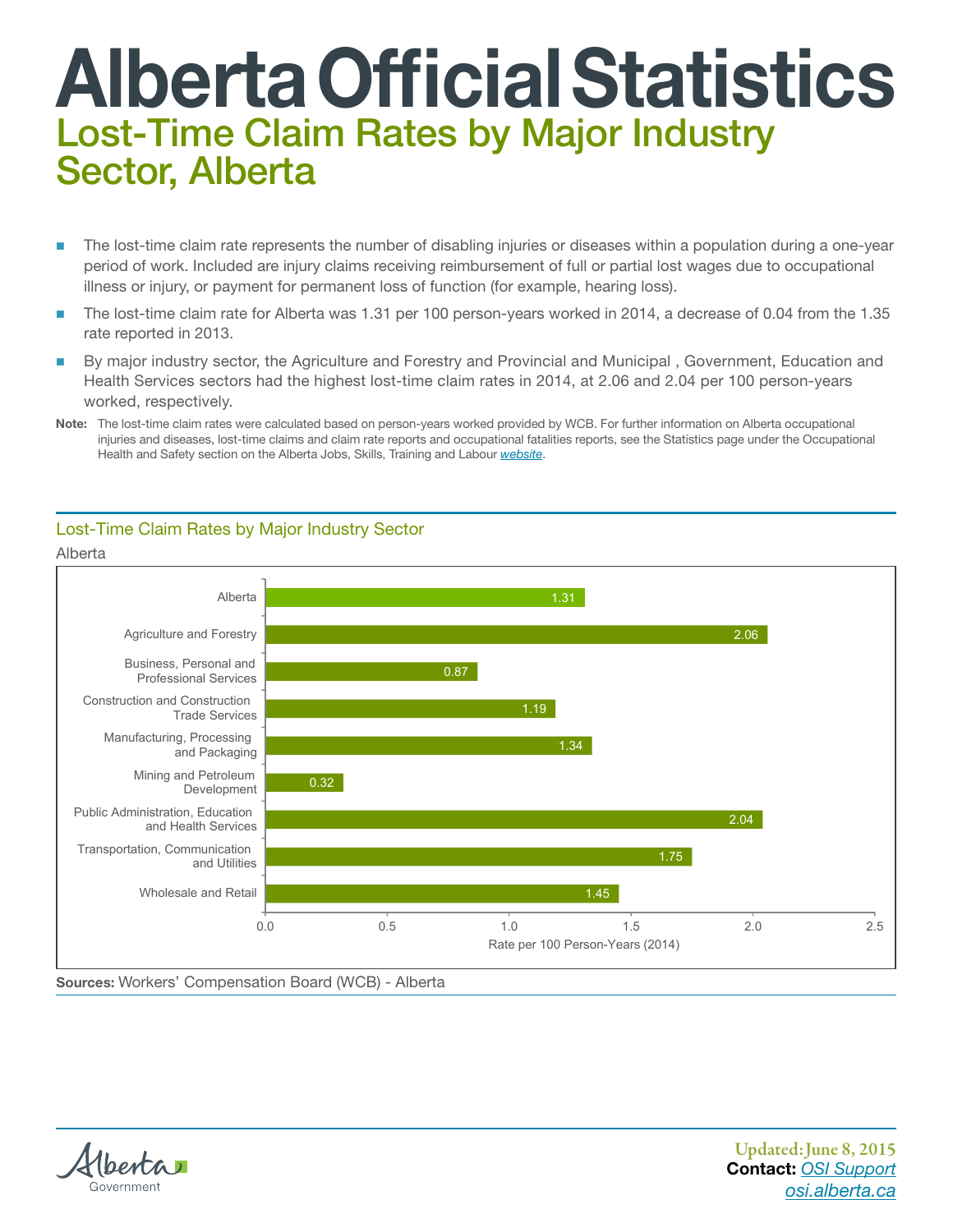## Metadata - Lost-Time Claim Rates by Major Industry Sector, Alberta Page 2/3

Metadata is an important component of the Alberta Official Statistics.

**Title Lost-Time Claim Rates by Major Industry Sector, Alberta, 2014** Alternative Title **Creator** Jobs, Skills, Training and Labour Category **Health, Labour Abstract** This Alberta Official Statistic describes workplace lost-time claim rates by major industry sector in 2014 for Alberta. **Full Description** This Alberta Official Statistic describes workplace lost-time claim rates by major industry sector in 2014 for Alberta. The lost-time claim rate represents the number of disabling injuries or diseases within a population during a one-year period of work. Time Coverage YYYY-MM-DD – YYYY-MM-DD 2010-01-01 to 2014-12-31 **Spatial Coverage** Alberta **Data Source** Workers' Compensation Board (WCB) - Alberta Risk Considerations Usage **Considerations** Information presented in this Alberta Official Statistic is based on incidents that occurred during 2013 and were identified as lost-time or modified work claims by WCB as of March 31, 2014. This Alberta Official Statistic focuses on all industry activity in Alberta covered by the WCB and by the provincial legislation for occupational health and safety. The lost-time claim rate is calculated by dividing the number of lost-time claims by the person-year estimate, and multiplying the result by 100. Exclusions: Most industry sectors are included with notable exceptions related to the Government of Canada. A lost-time claim (LTC) is a claim for an occupational injury or disease that causes the worker to have time away from work beyond the day of injury. Included are claims receiving reimbursement of full or partial lost wages due to occupational illness or injury, or payment for permanent loss of function. In 2014, person-years worked are estimates provided by WCB. One person-year is equivalent to one full-time worker working for one year, and can be assumed to equal 2,000 hours worked. Users are cautioned that some numbers that appeared in this Alberta Official Statistic for previous years may have been revised. Alberta Job, Skills, Training and Labour injury rates are slightly different from WCB's annual report because: Alberta Job, Skills, Training and Labour statistics are based on incidents that occurred during 2014 and were identified as lost-time claims by WCB in the year and three months after the reporting year. WCB data is based on data counts for 2014 and includes an estimate to account for late reporting and appeals being resolved (effectively an accrual). WCB statistics include identified claims covered by the *Workers' Compensation Board Act*. Statistics released by Job, Skills, Training and Labour include major industries covered by the *Occupational Health and Safety Act*. Industries such as the federal government, trucking, railway, etc. are excluded from the Alberta Job, Skills, Training and Labour analysis.



Updated: June 8, 2015 Contact: *[OSI Support](mailto:osi.support%40gov.ab.ca?subject=Lost-Time%20Claim%20Rates%20by%20Major%20Industry%20Sector%2C%20Alberta) <osi.alberta.ca>*